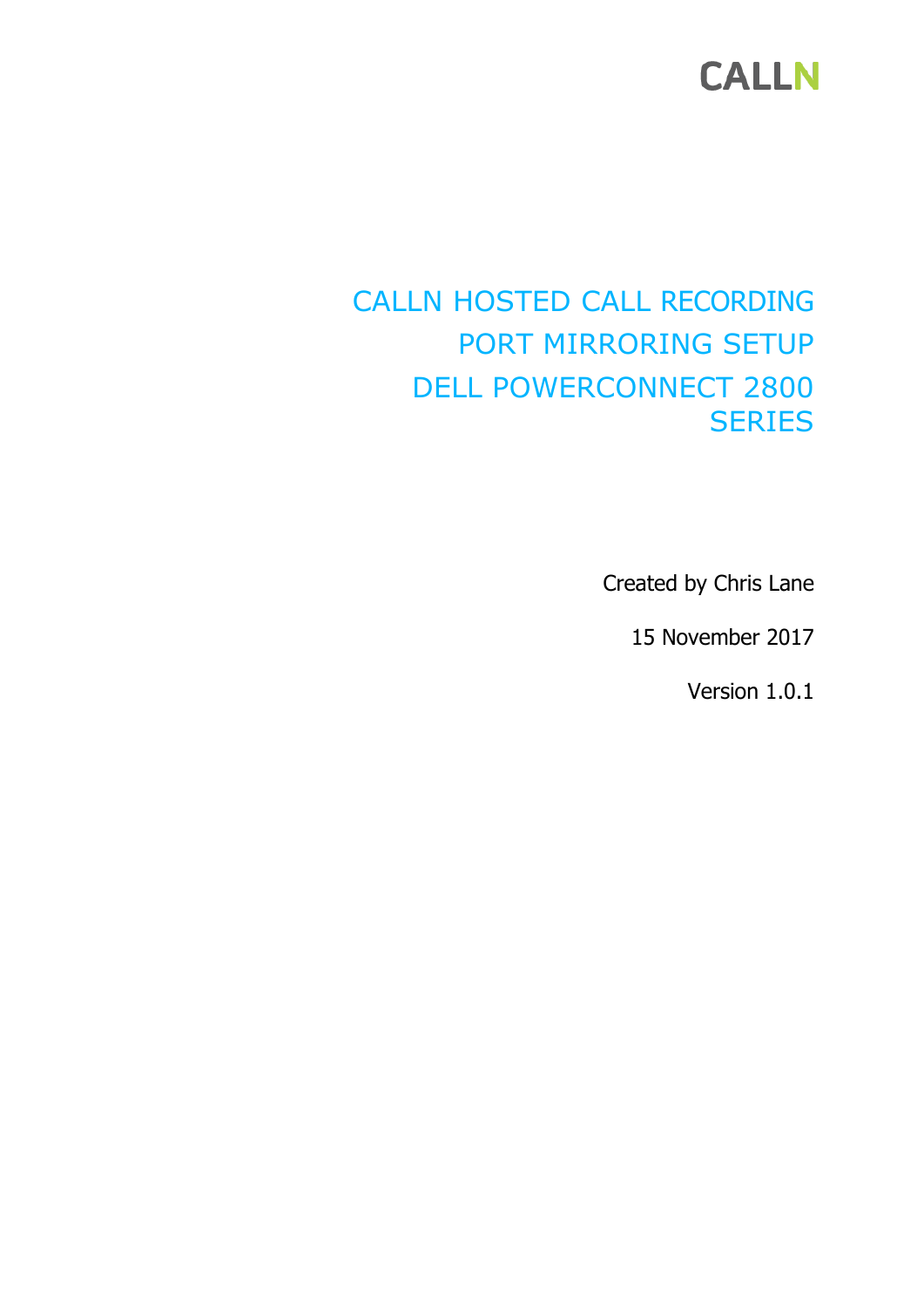# **Table of Contents**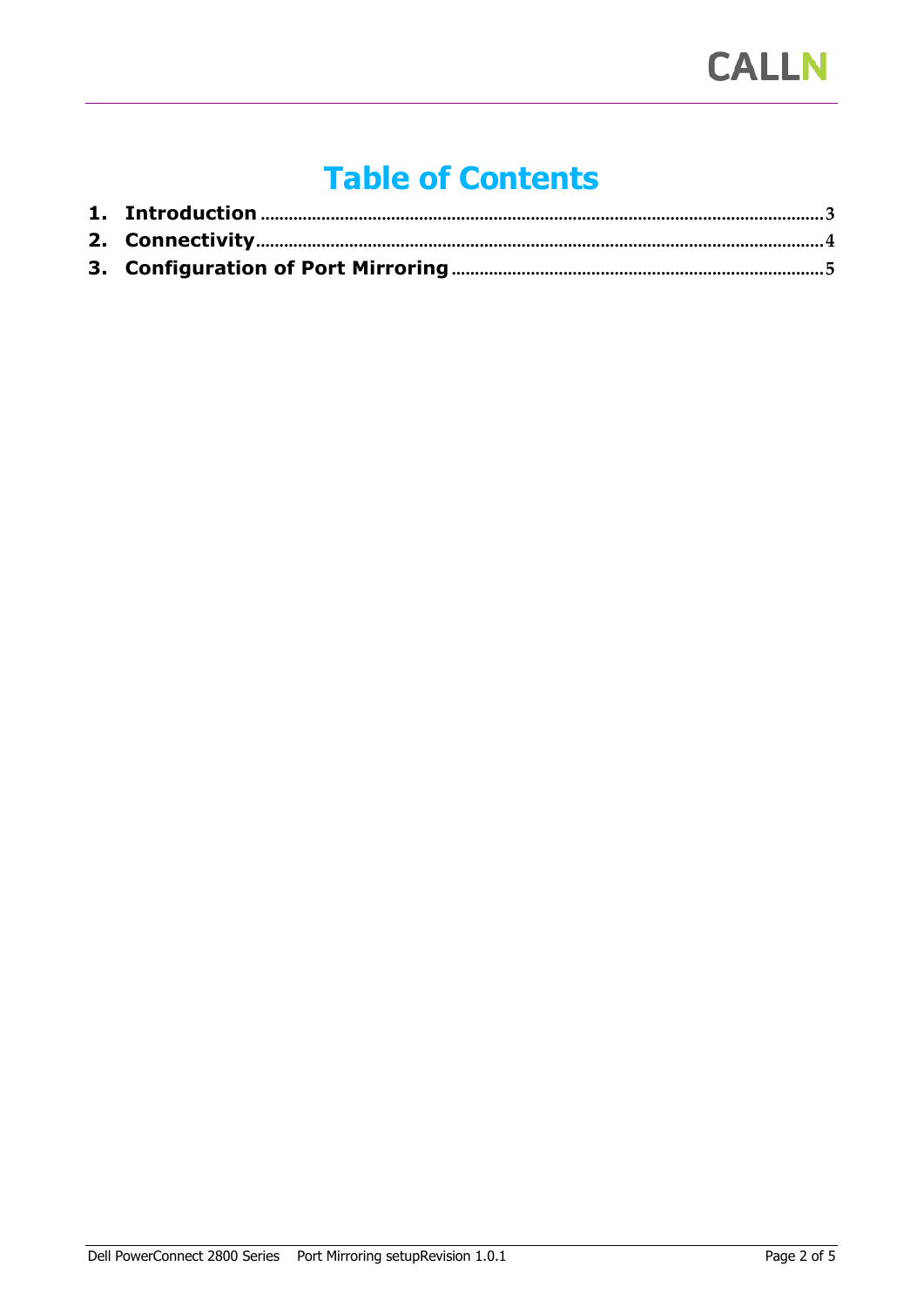#### <span id="page-2-0"></span>**1. Introduction**

This document describes how to configure your DELL PowerConnect 2800 series network switch to work with CallN. All switches in the DELL PowerConnect 2800 series have an identical interface and for the purposes of this guide, are interchangeable.

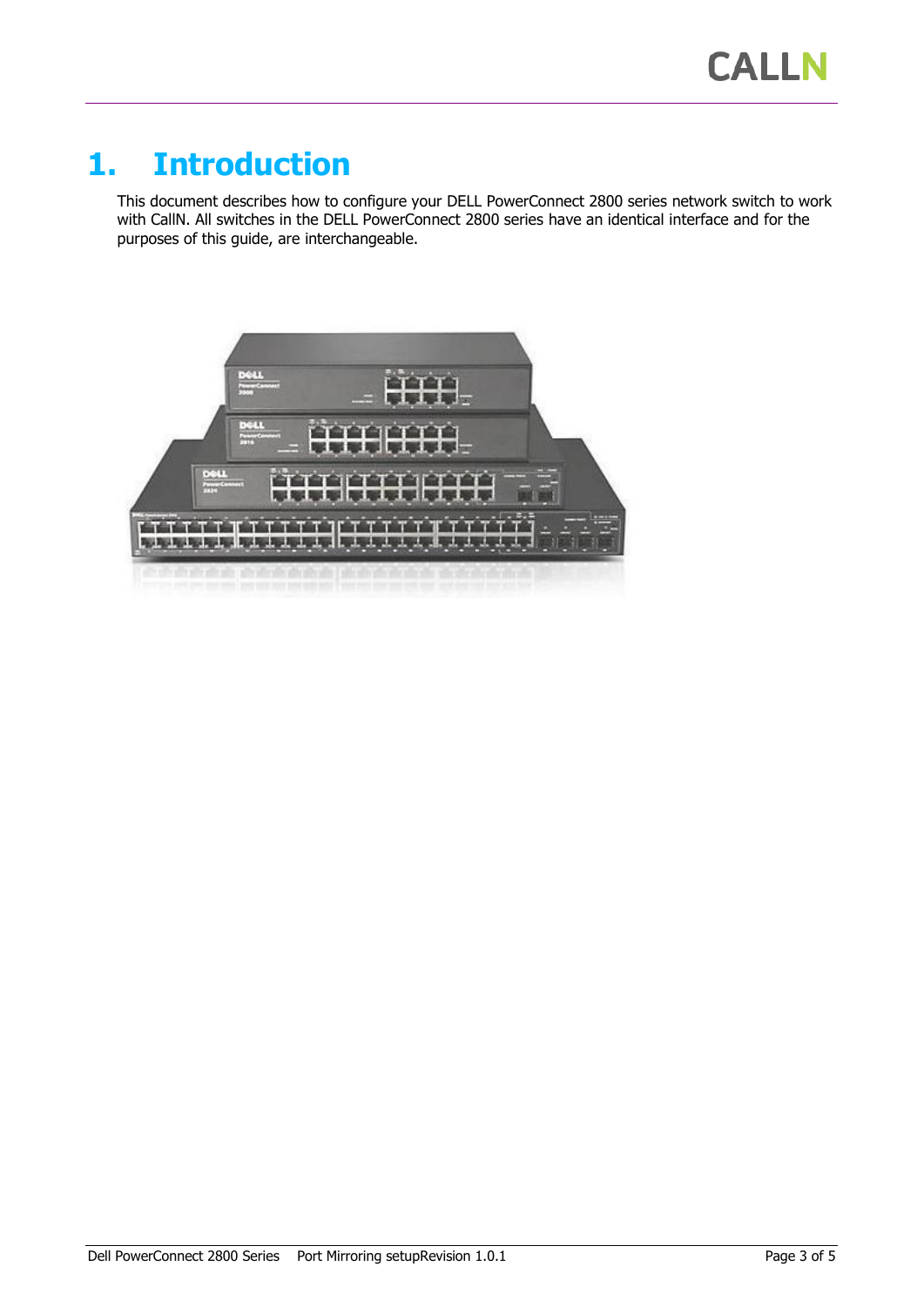# <span id="page-3-0"></span>**2. Connectivity**

To successfully record calls, the DELL switch needs to be placed into the network where it will be able to record all VOIP traffic. This could mean the VOIP traffic is connected directly to the DELL switch and phones are connected to the switch as well, or the VOIP traffic is connected to the DELL switch which is then connected to other switches which phones connect.

The CallN recording computer requires two network connections. One network connection is connected to the destination port of the port mirror configuration. Typically, this will be the last port on your switch, but can be a nominated port at the time of configuring port mirroring.

The second port is a standard connection to the LAN which allows CallN to upload voice recordings to the CallN portal.



Telephones & Workstations